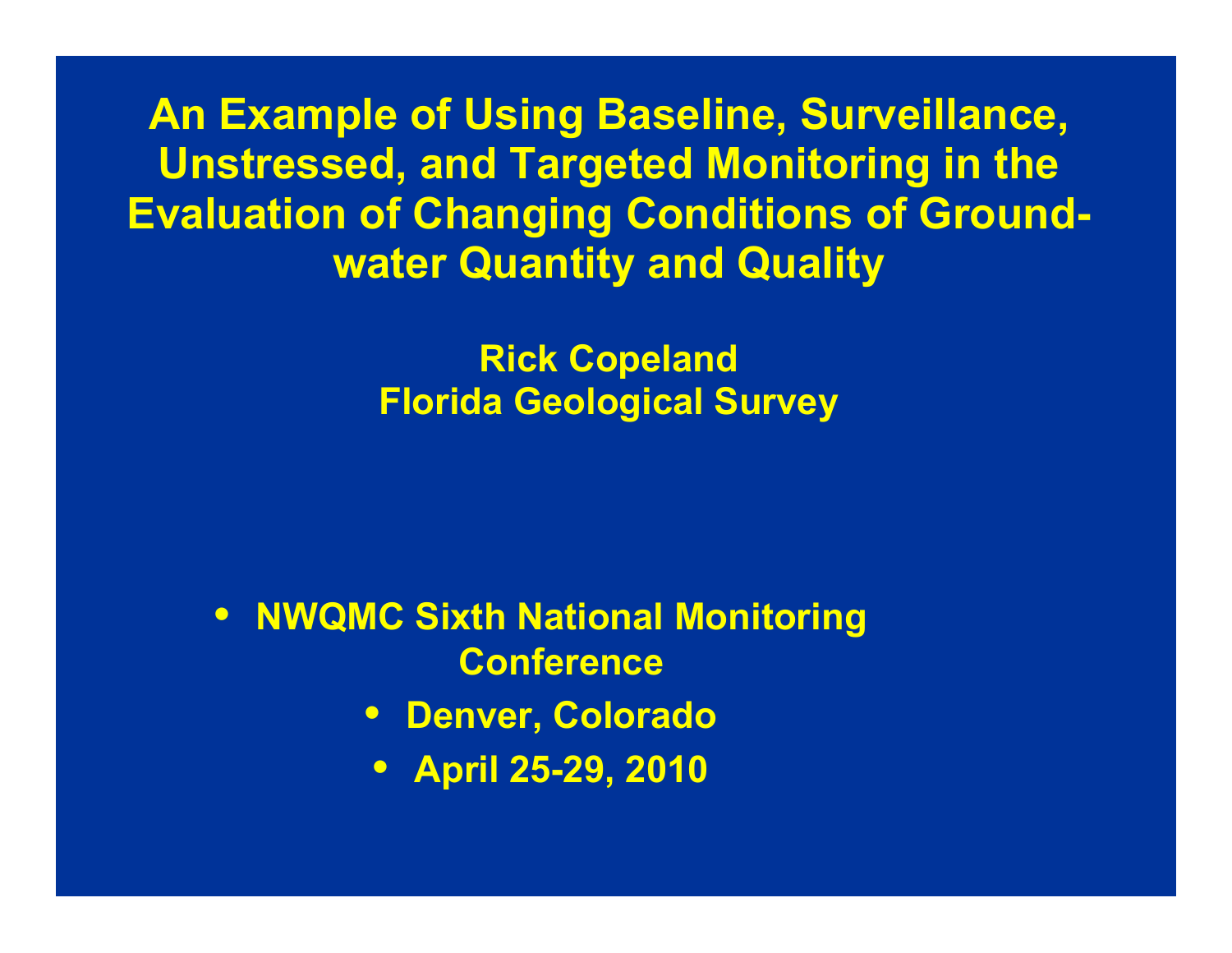- **NGWMN - Incorporates existing federal federal, regional, state, and local GW Mon. Programs**   $\bullet$  "Network-of-Networks"
	- **Will not replace existing Mon Programs Mon.**
	- **Will t dd it Will no t address site-specifi i cssues** • **E.G. Contaminated industrial sites.**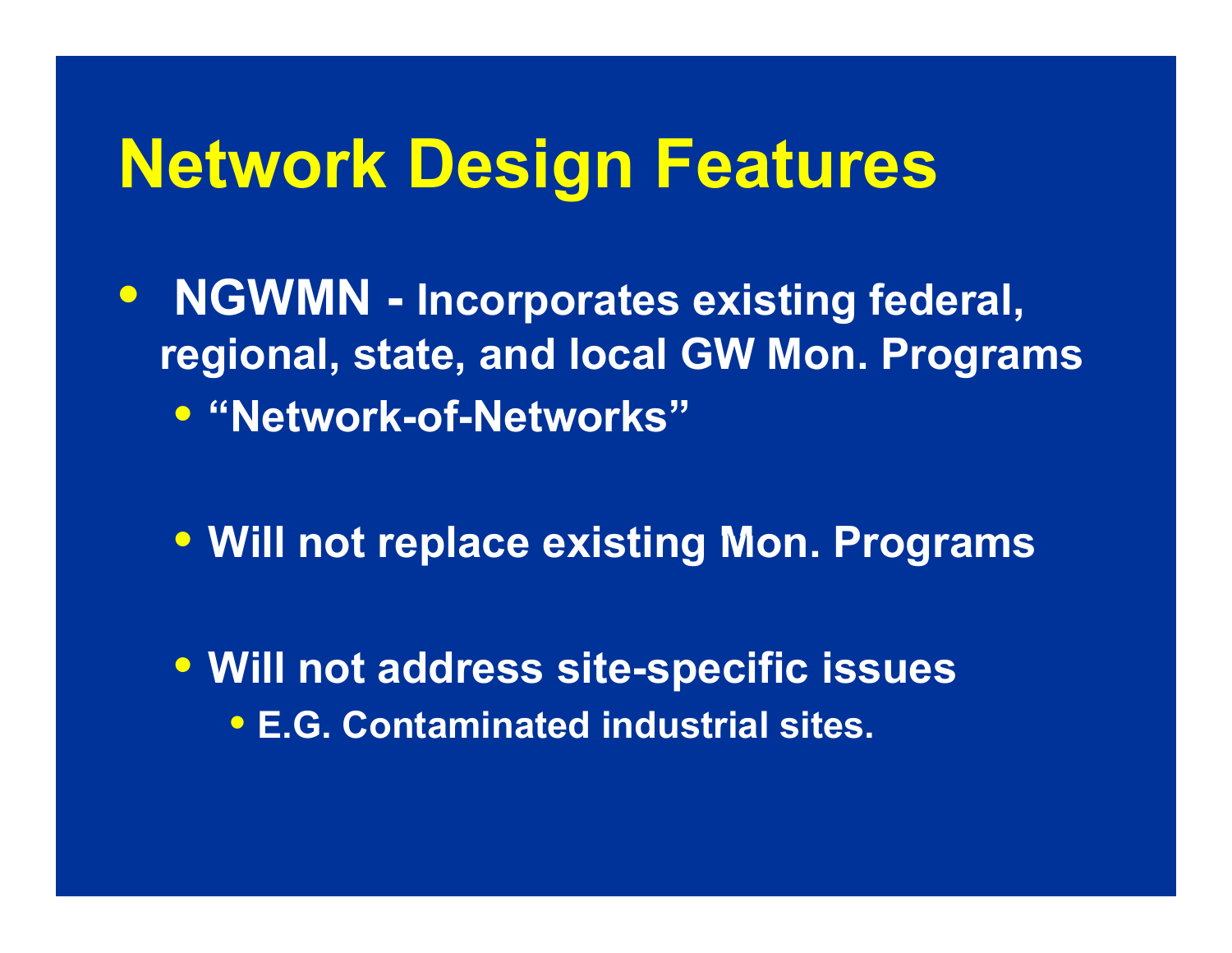#### **USGS Climate Response Network and NAWQA Major Aquifer Wells**

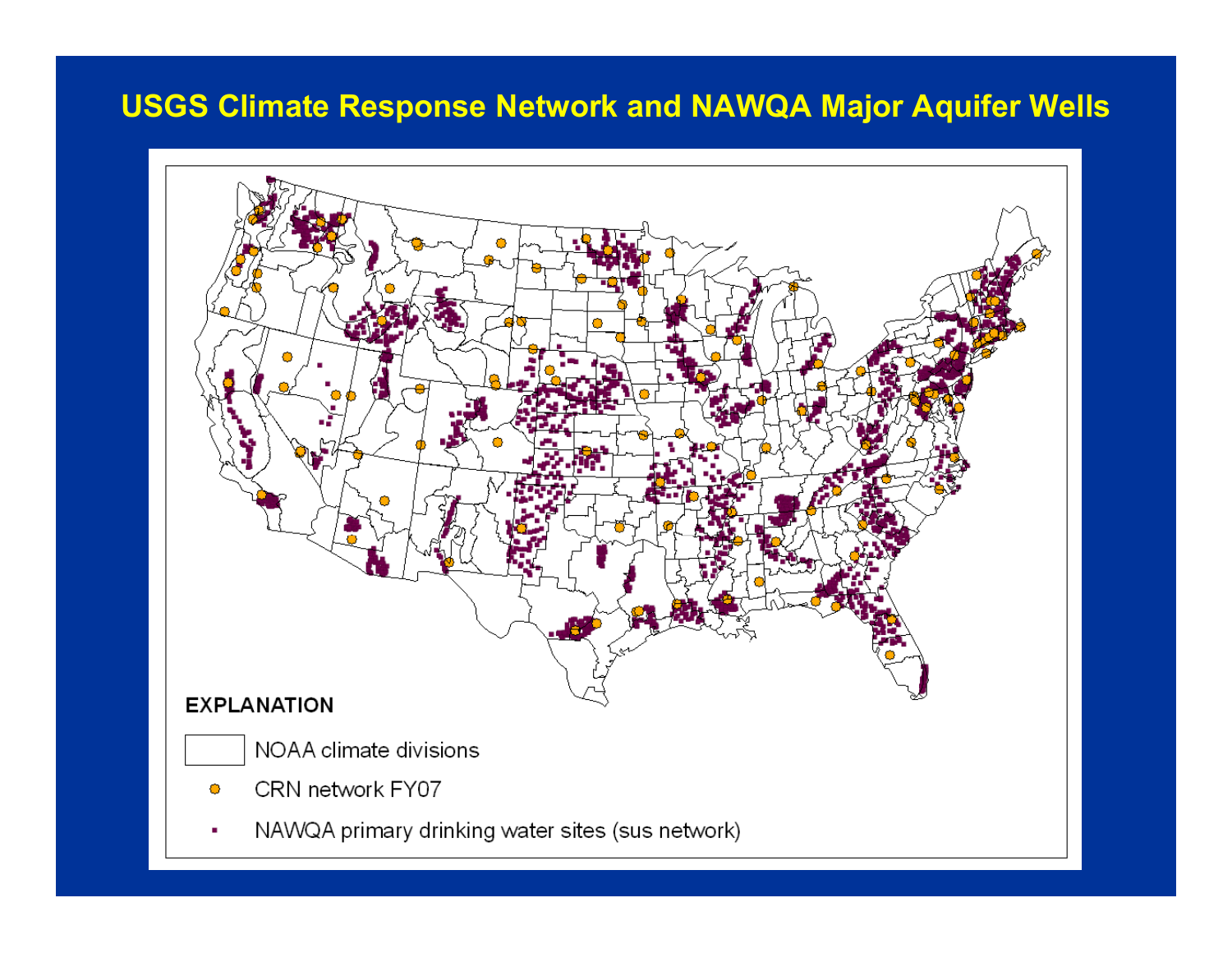# **Regional Monitoring Network**



Figure 11. Well locations for wells screened in the High Plains aquifer and measured in the year 2000.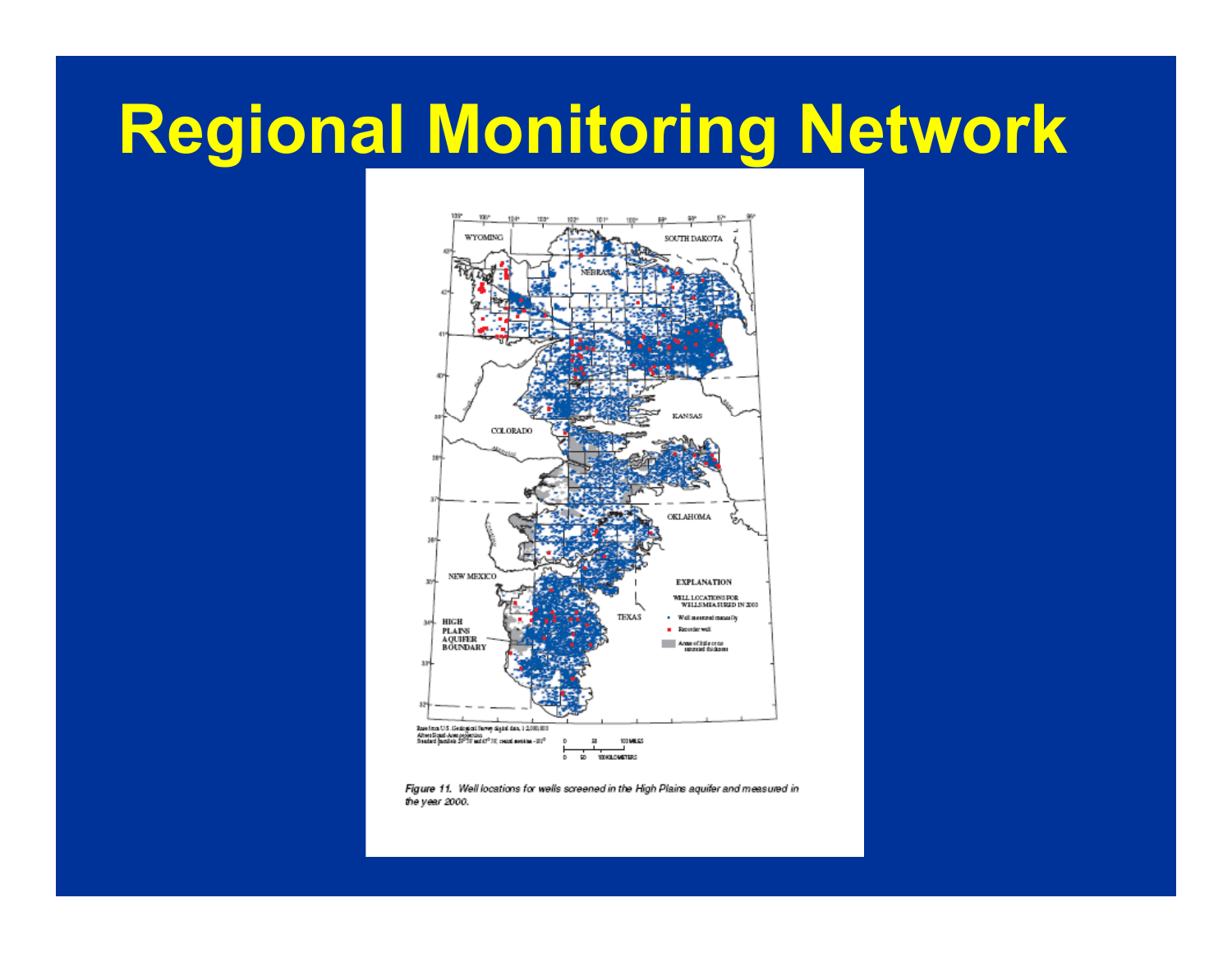#### **Montana s' Monitoring Network Network**

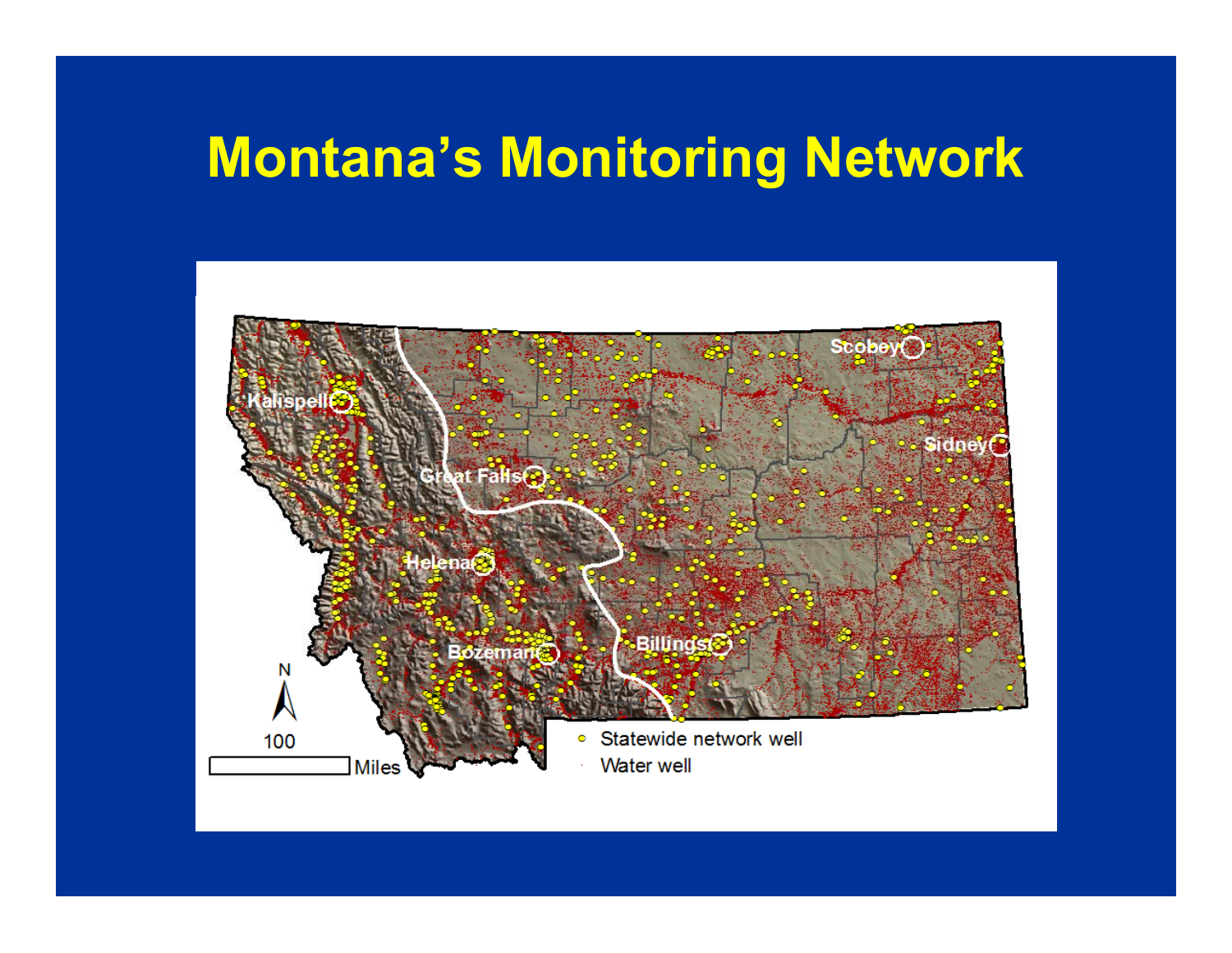

- Interestration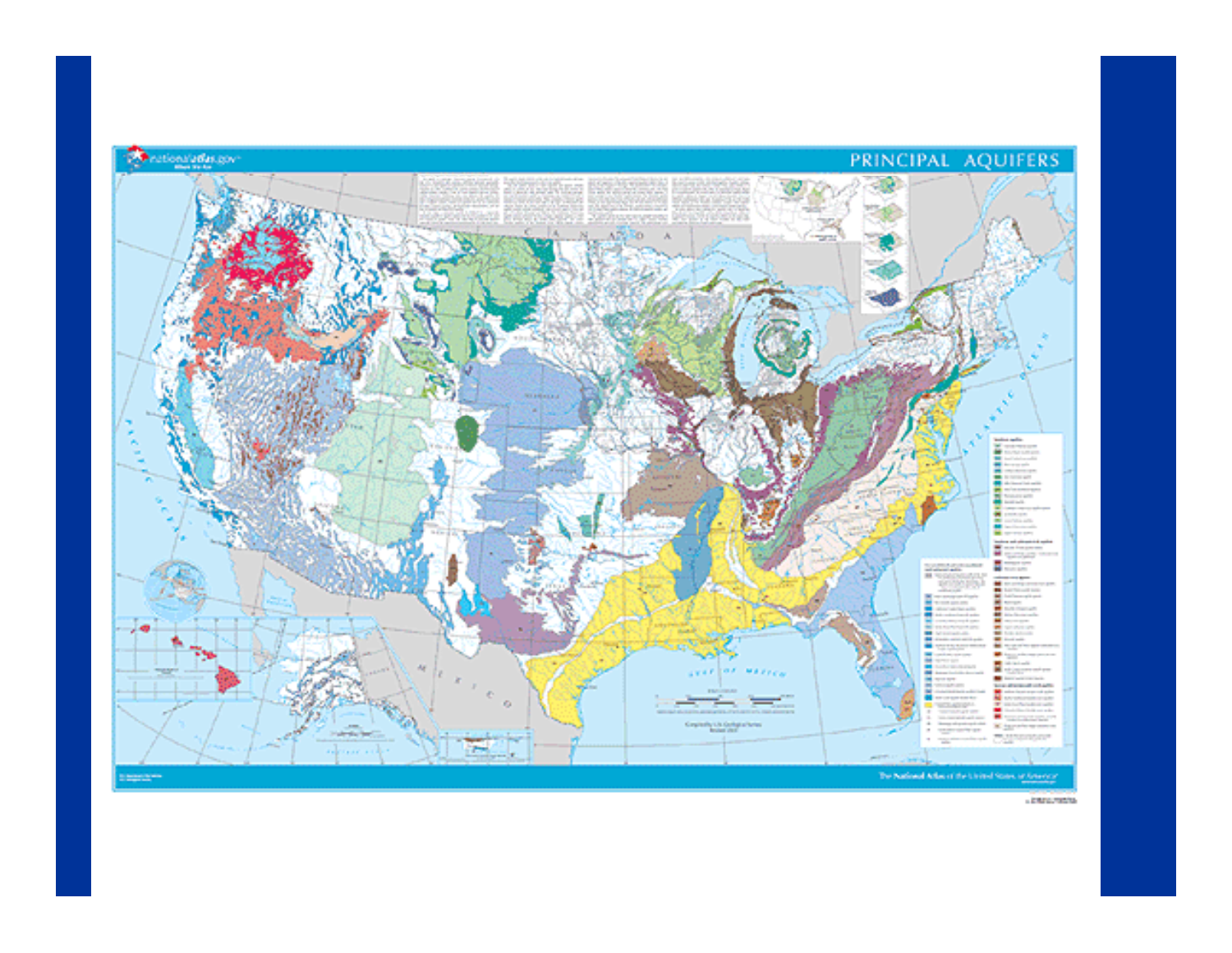

• **Objectives of the NGWMN are stated as questions** 

• **Thus the NGWMN is designed to Thus, address specific questions**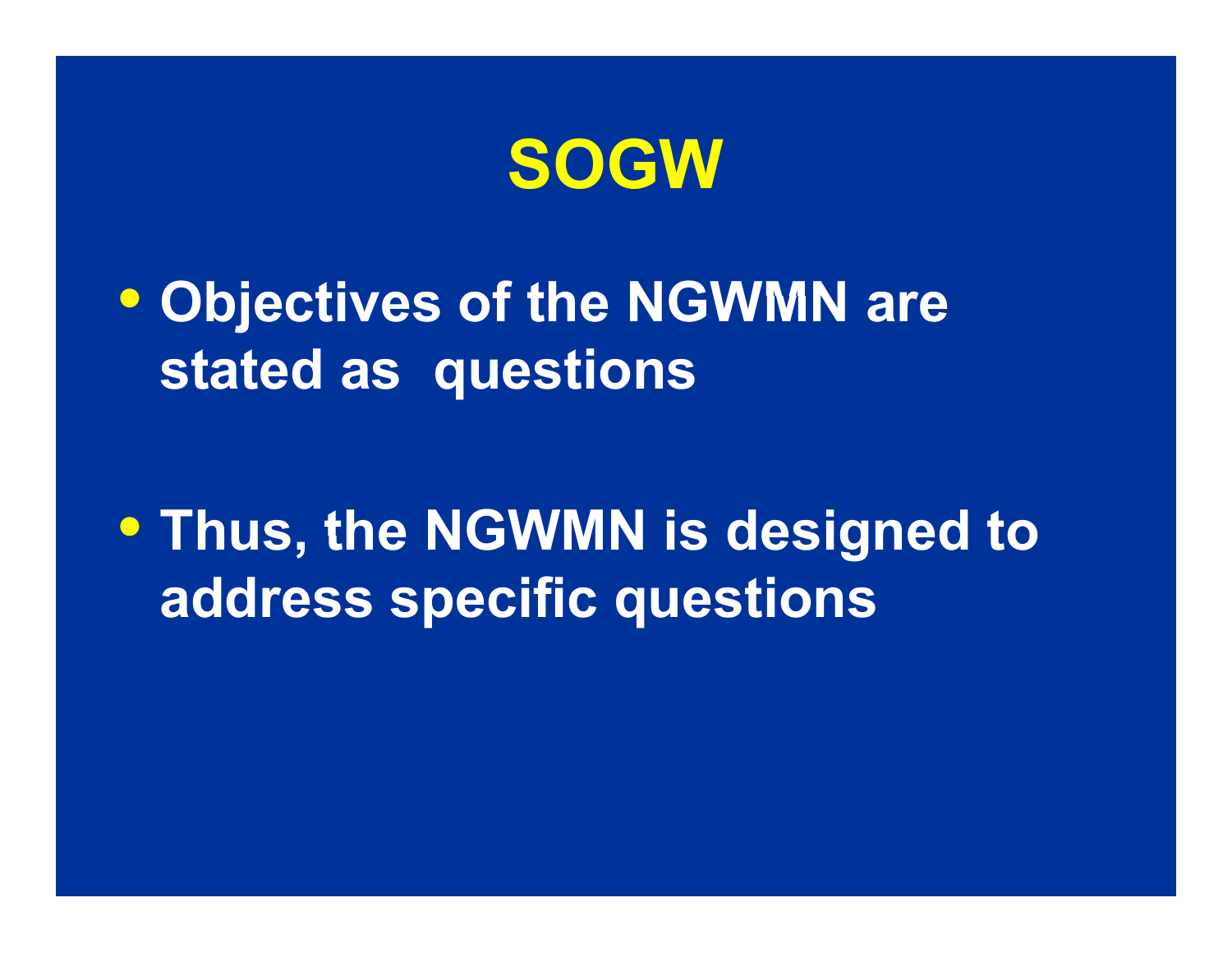## **Questions Addressed**

#### • **Level I: Required (Primary)** • **Answered by NGWMN data, only** • **Regional and national scales** • **Level II – Encouraged (Secondary)** • **Require ancillary data to answer • Local, State, Regional and National scales**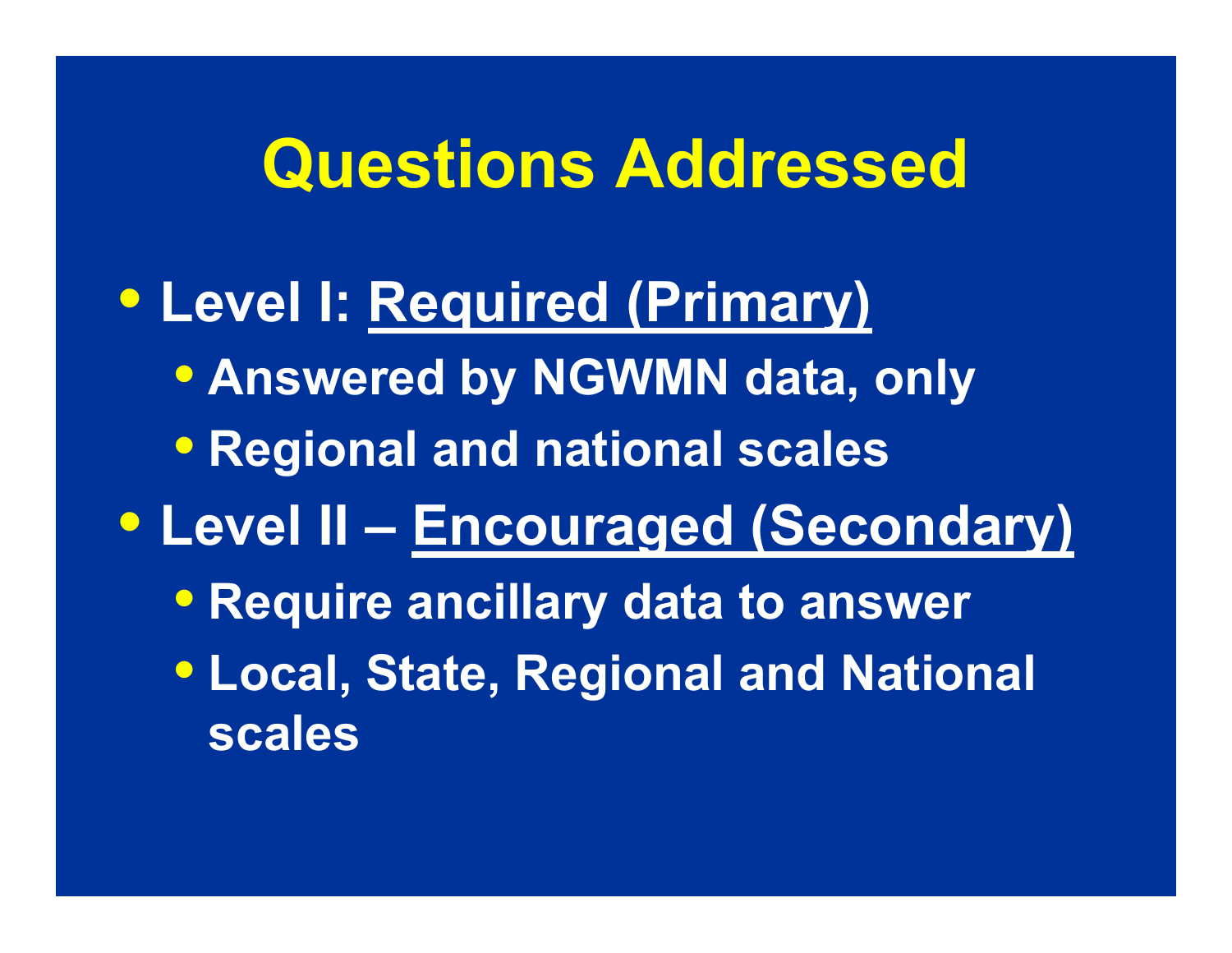#### **Examples of Level I Questions Examples**

• **What are baseline water level and quality conditions?**

• **How are conditions (levels and quality) changing over time?**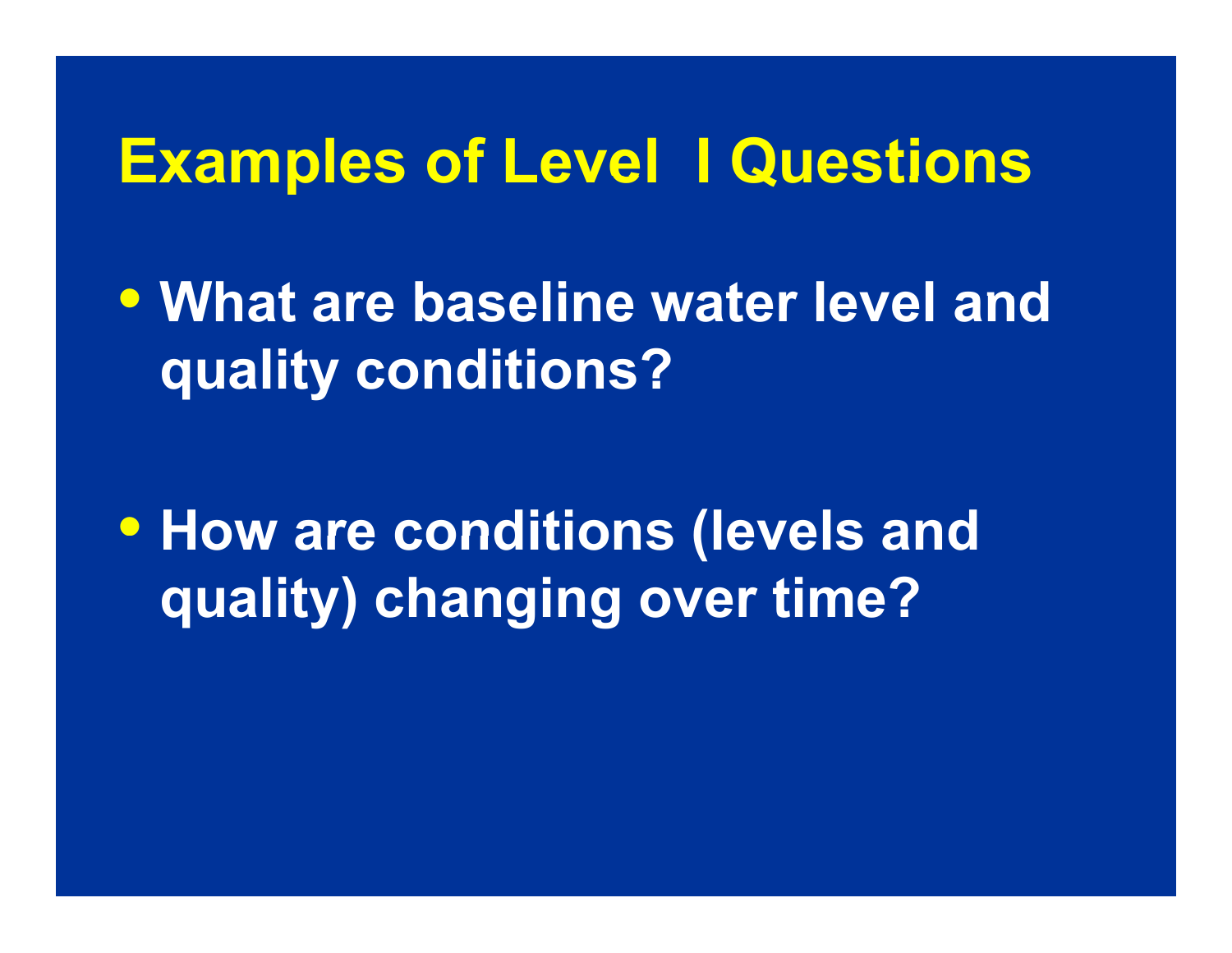#### **Examples of Level II Questions Examples**

• **What are the impacts of climate variability on GW resources?**

• **What are the impacts to GW and SW due to excessive pumping? to**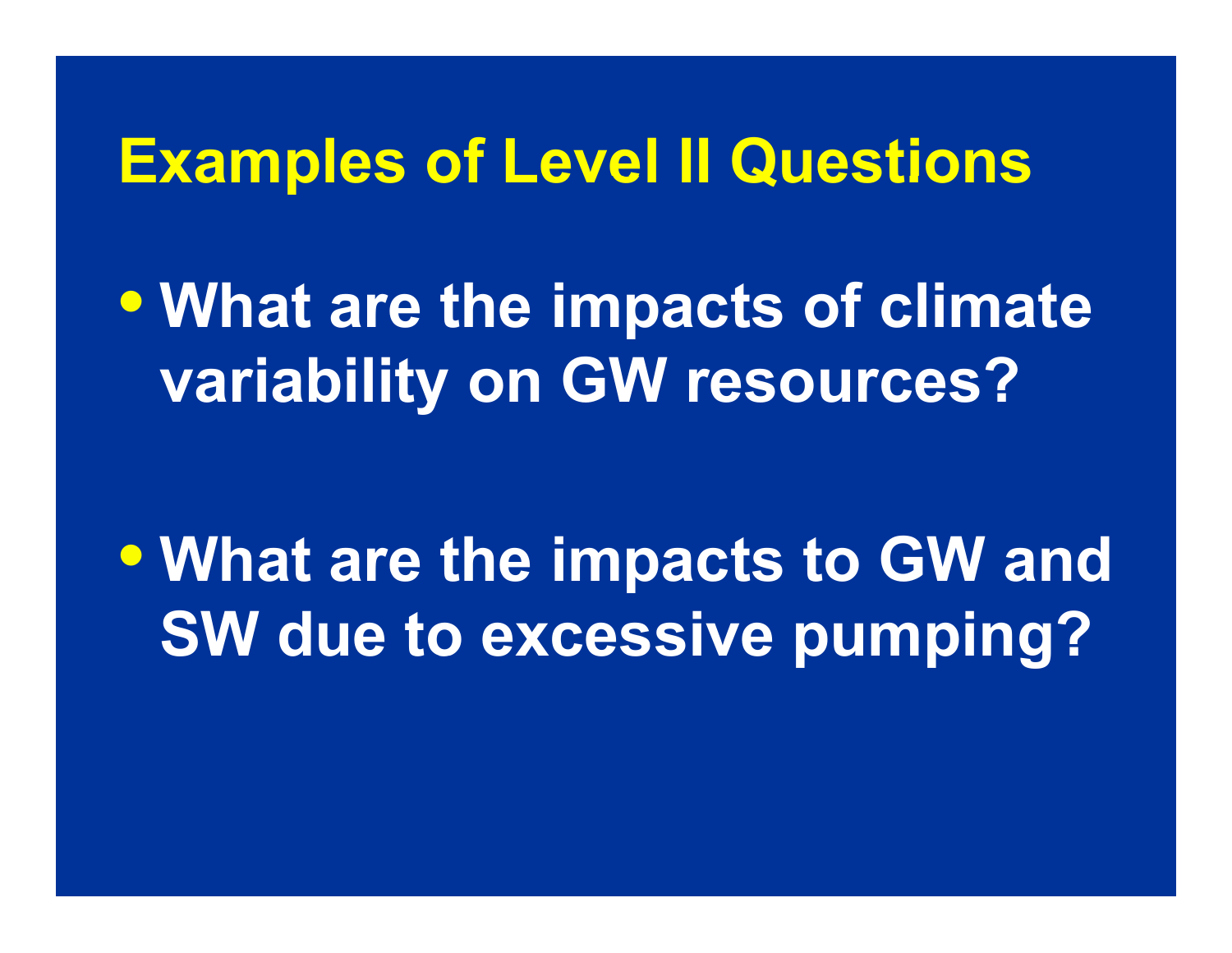• **"Sub-Networks"**• **'Unstressed'** • **'Targeted'** • **Monitoring "Categories "**• **'Baseline'** • **'S ill ' 'Surveillance**• **'Trend'** • **'Special Studies'**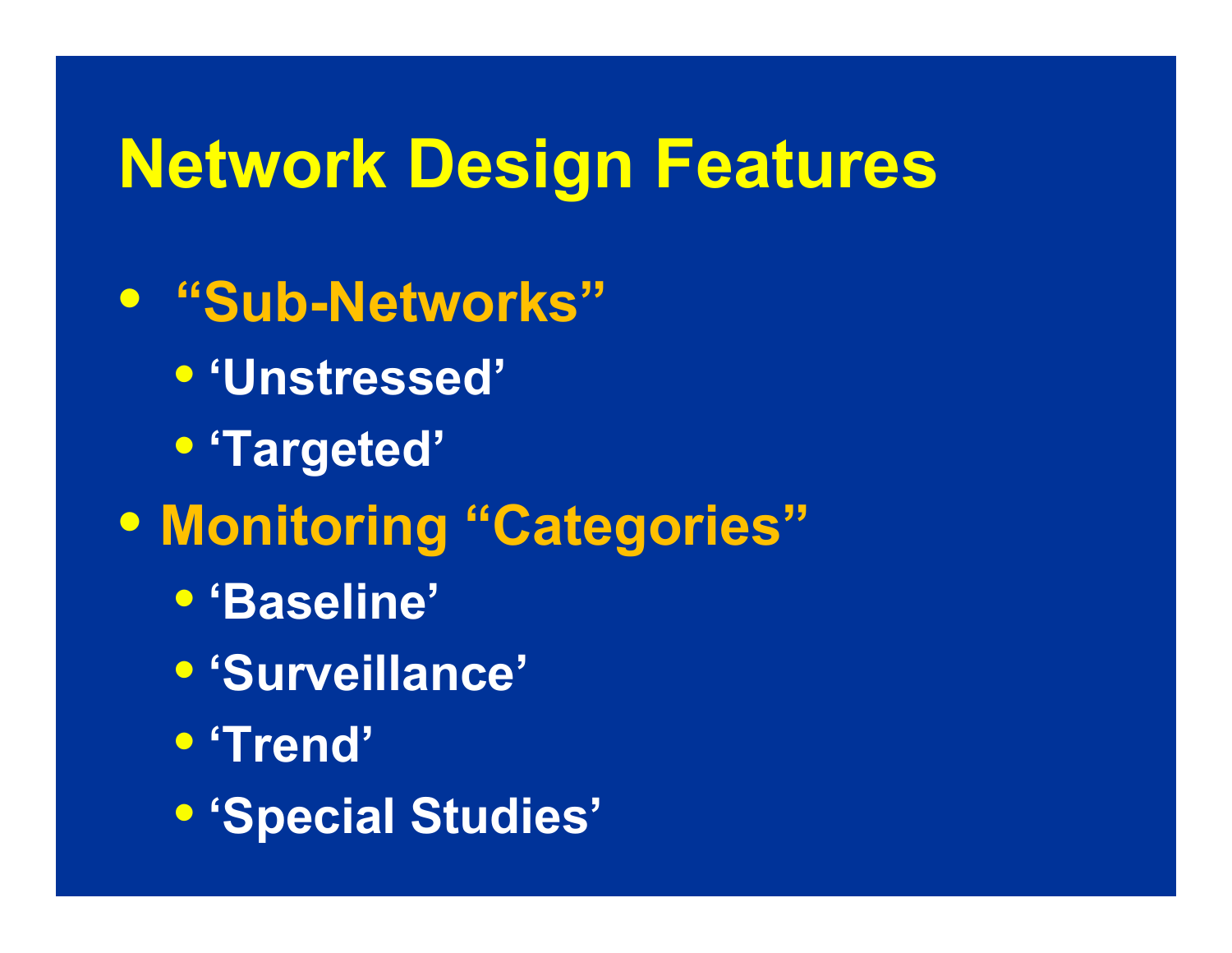•**Unstressed– areas that have either no stress or have only been mi i ll i d b h i n imally impacte by human activities.**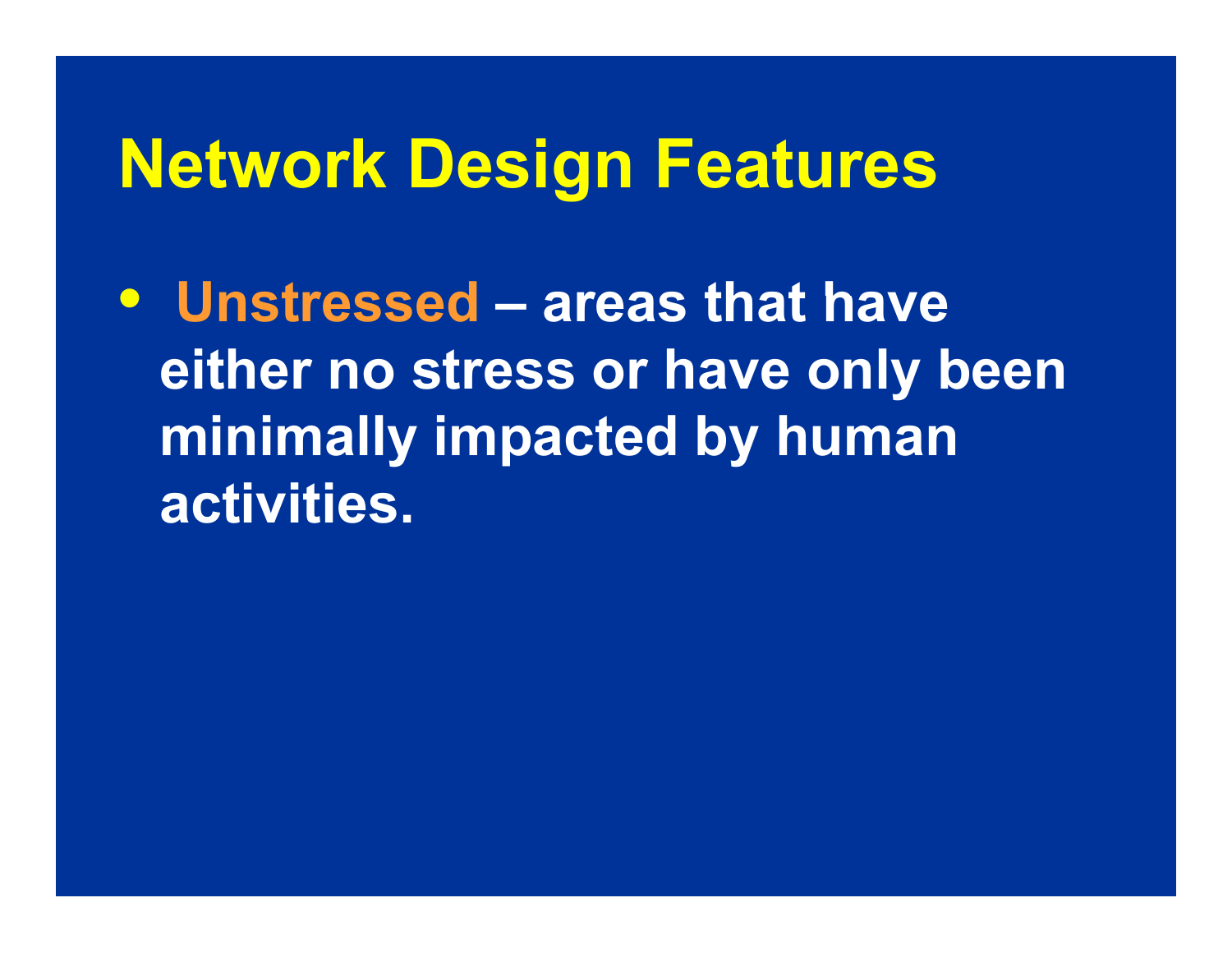#### $\bigodot$ **"Targeted "**

• **Areas that are, or are anticipated to be, influenced by human activities**  • **Pumping stress** •**Impaired ground-water quality**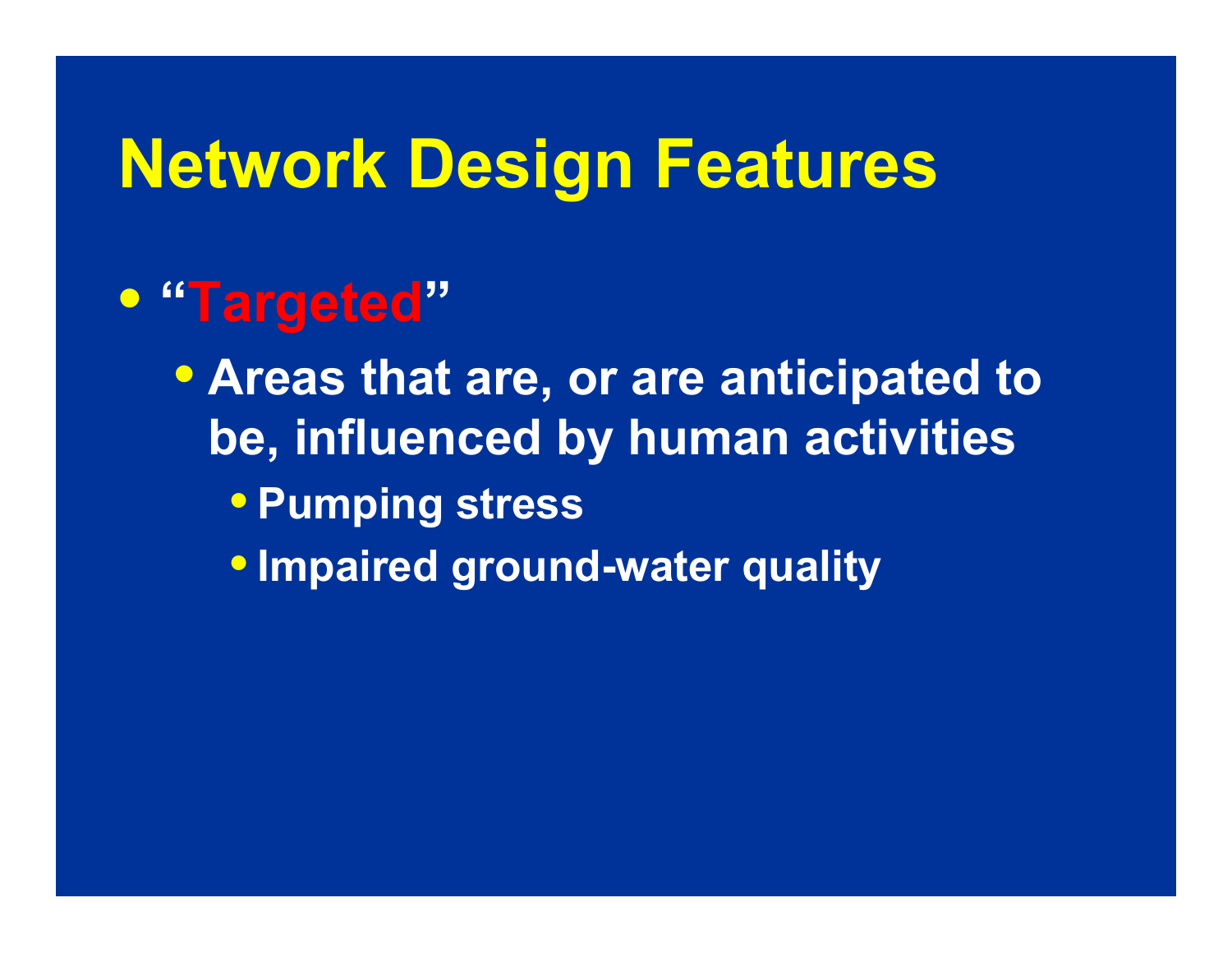• **Monitoring "Categories "**• **'Baseline'** •**I iti l E t " Initi al Even t, "B f e fore "**• **'Surveillance'** • **P i di ti l Periodic synoptic long-t td erm tren d s** • **'Trend'** • **Periodic ( f higher freq, more stations Evaluate for trends and seasonality** • **Special studies studies: Variable**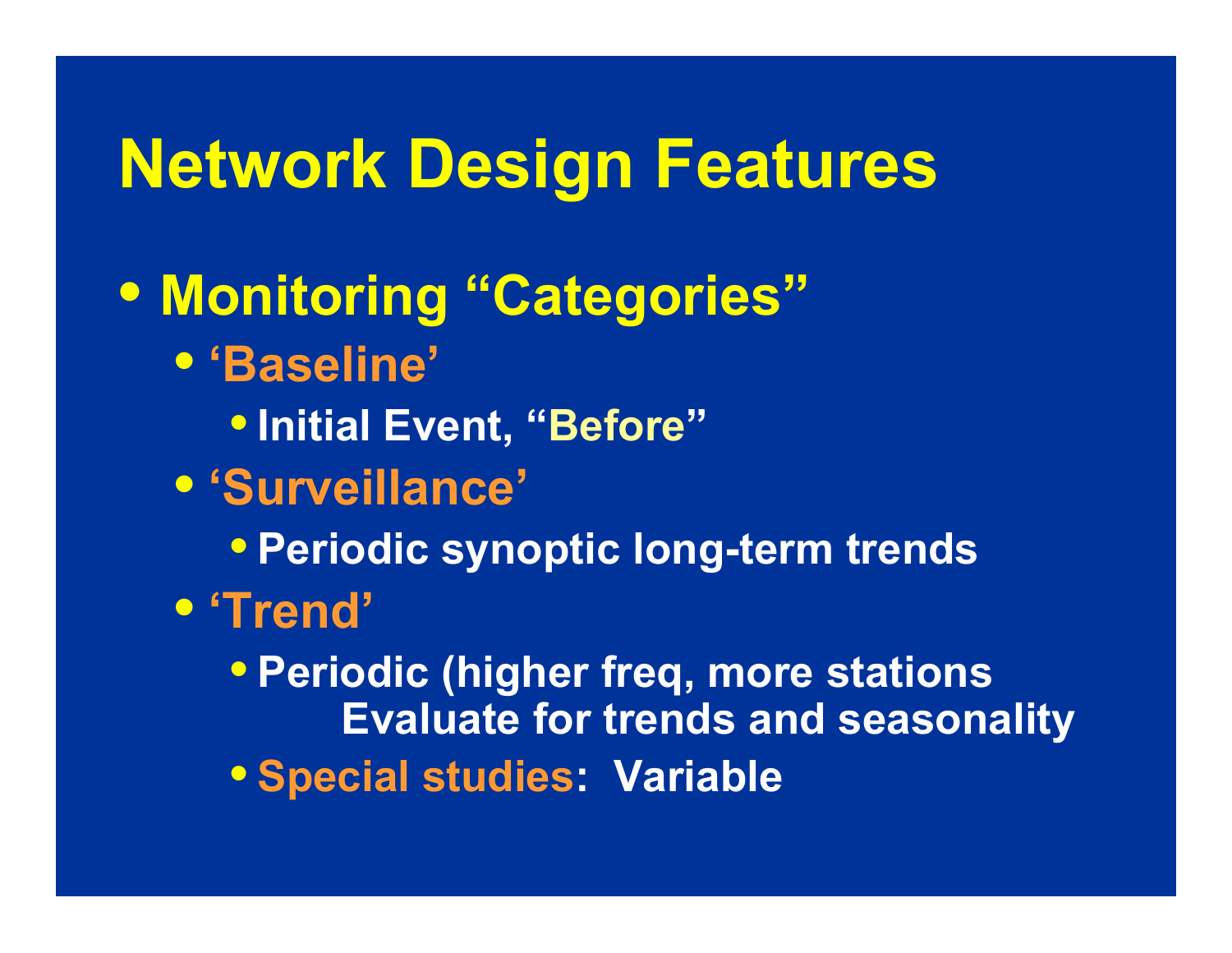

#### **Distribution of Florida's GW Quality Monitoring Network**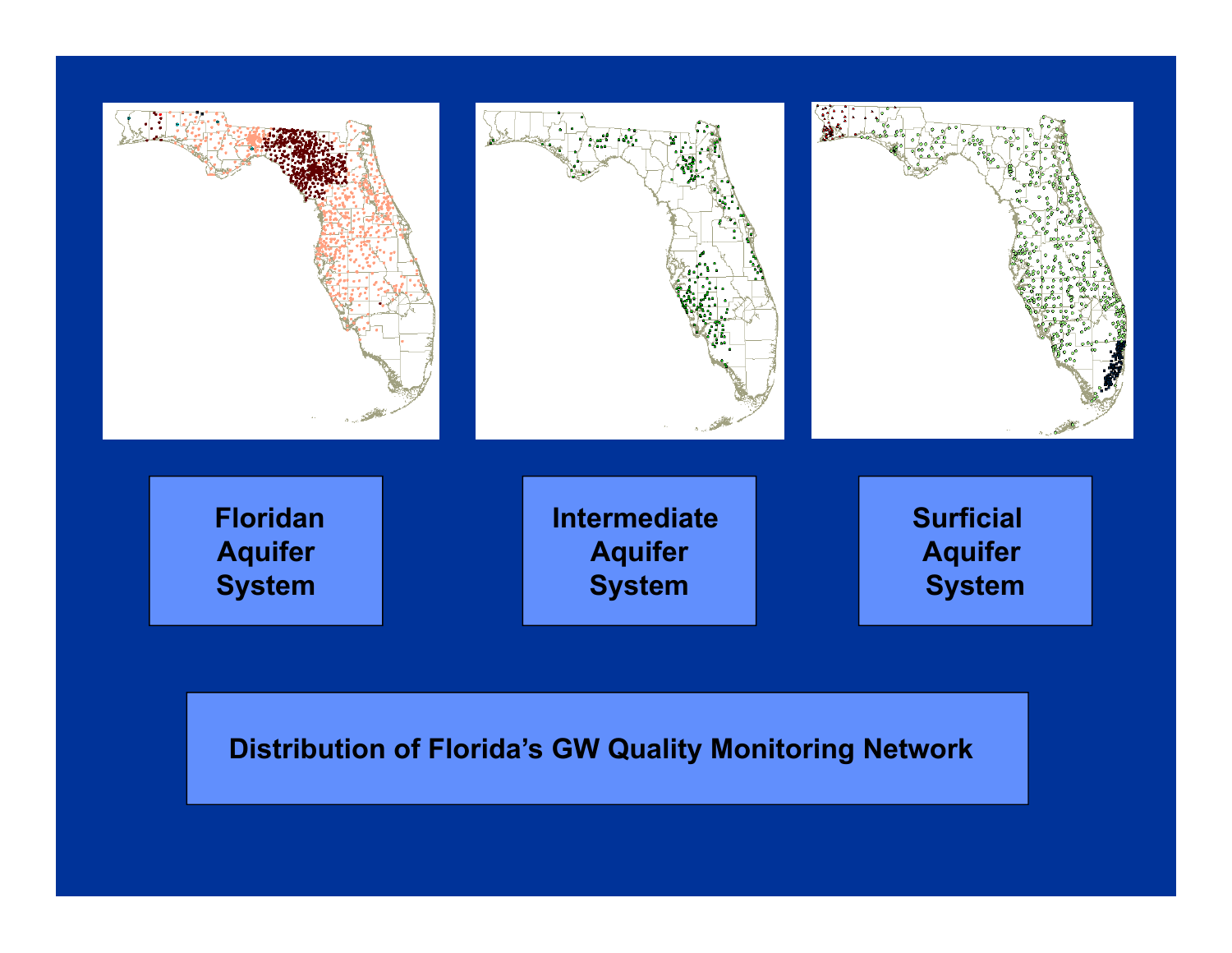

**Location of Springs in Florida**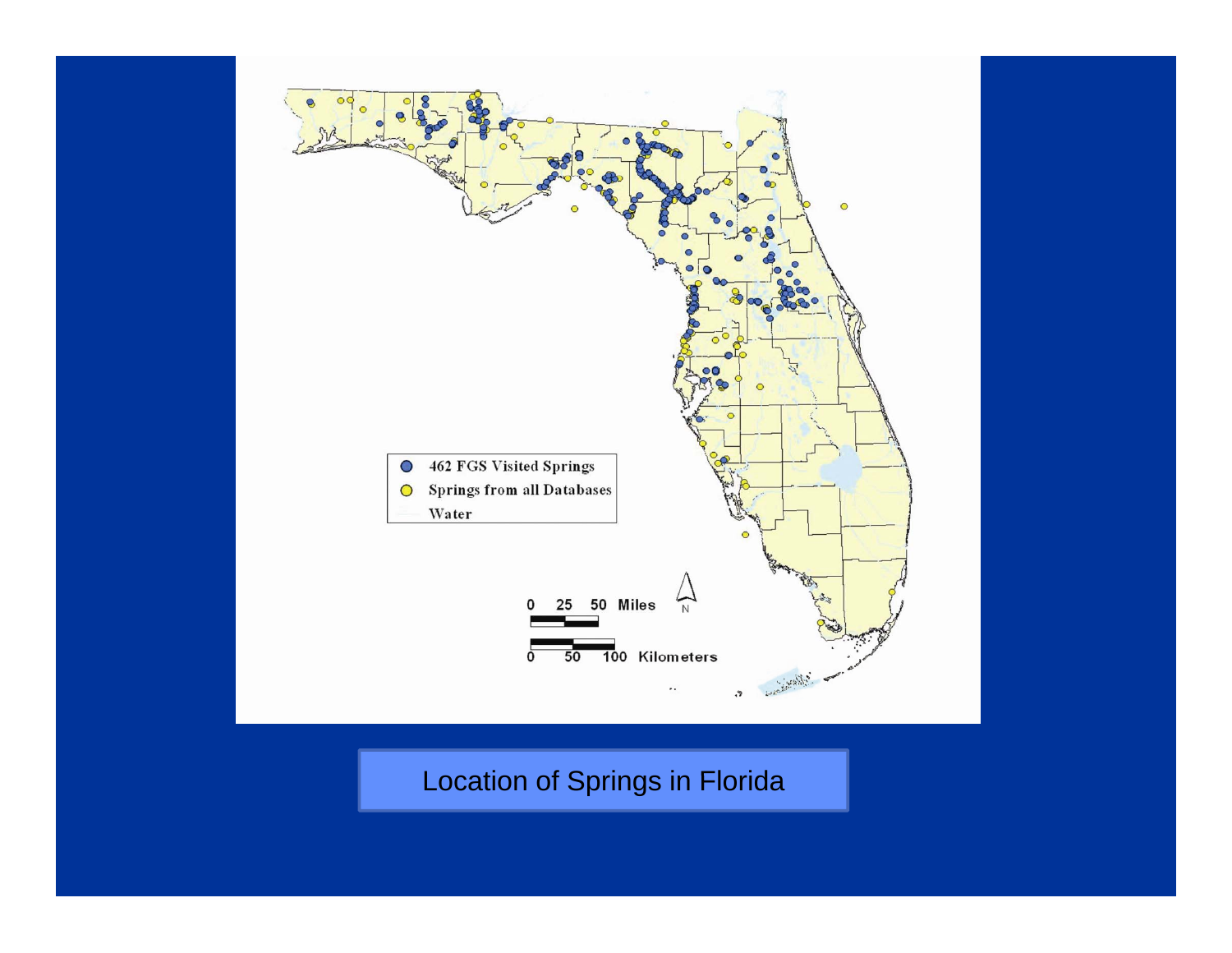**Example - Before and After Baseline (or initial); Before and After Surveillance – using two synoptic events**

• **Springs of Florida – ↑ Nitrate Contamination**

• **FL Springs Task Force 1999 – How severe?** 

• **63 springs sampled in both 1972 and 2001**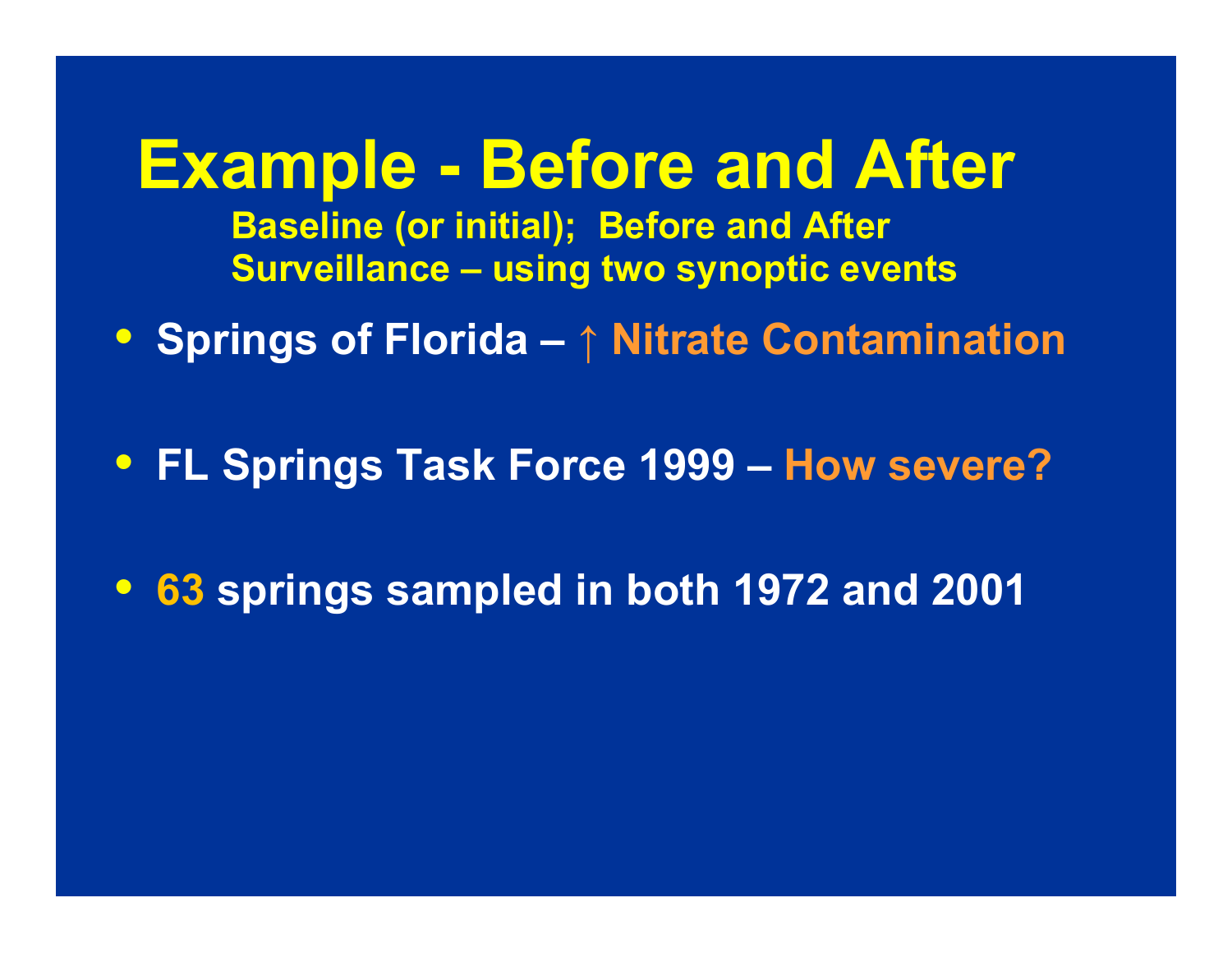# **Example - Before and After Surveillance**

• **Baseline (Before) (Rosenau et al. ,1977)**  • **mean = 0.42 mg/L median = 0.20 mg/L** 

• **After (Scott et al. 2004)**  • **mean = 0.73 mg/L median = 0.43 mg/L**

• **Difference (means) – Significant (P-Val = 0.02)**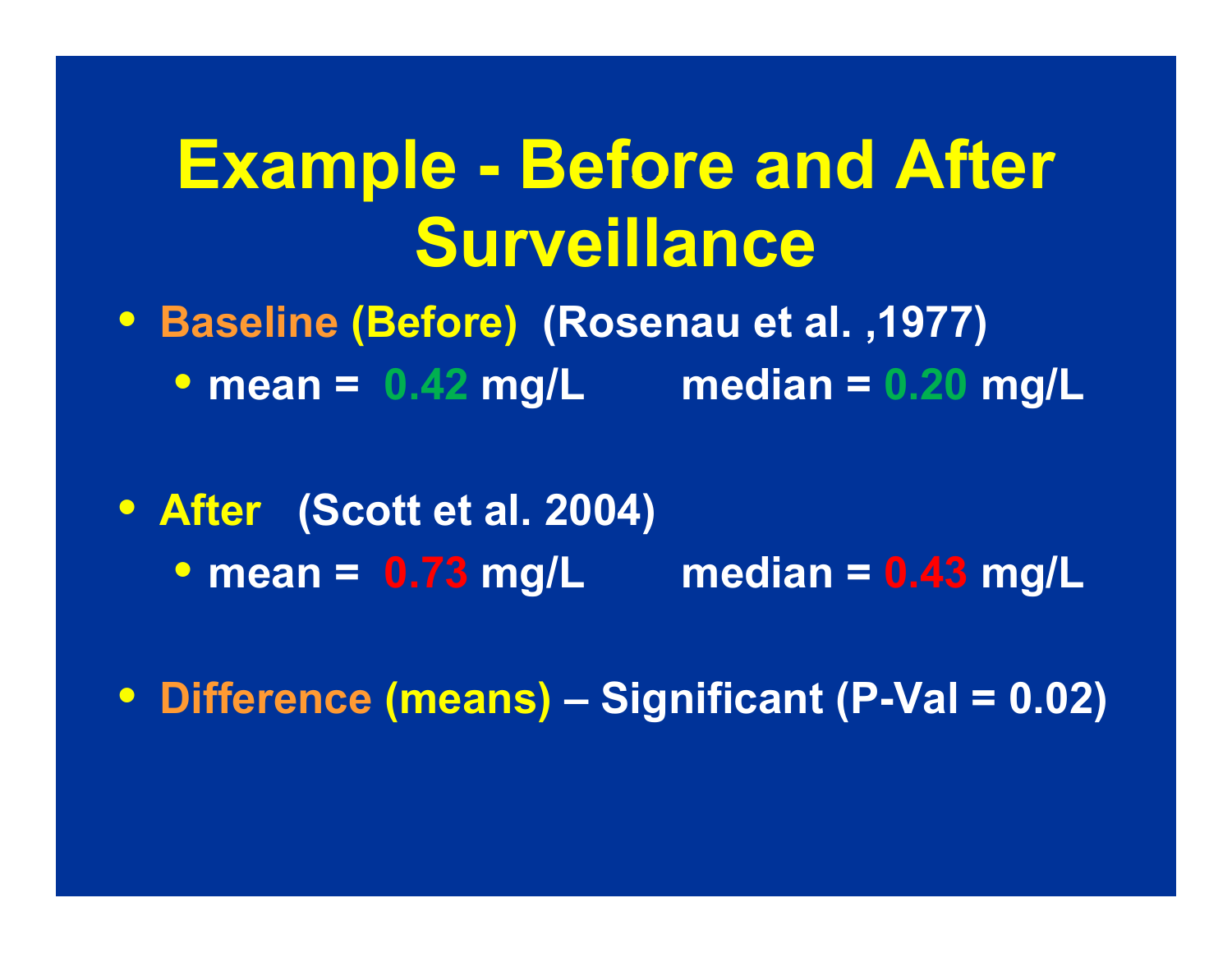**Example – Trend Monitoring (Periodic re-sampling; Long-term trends)**

• **46 wells (Florida's "Backbone" Net)** • **Three Aquifer Systems** • **Network - Operational since 1991**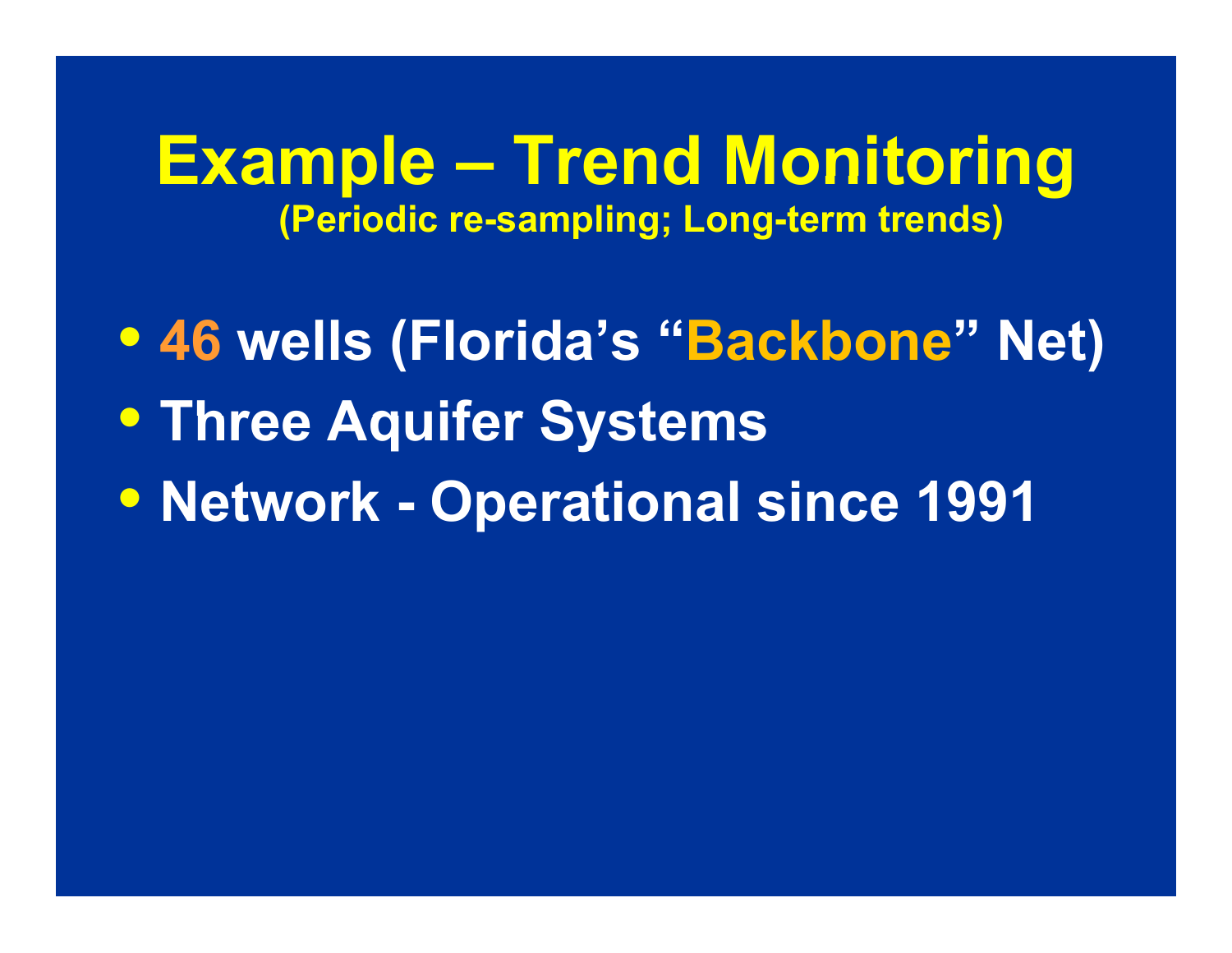

Location of Florida's Trend Monitoring Wells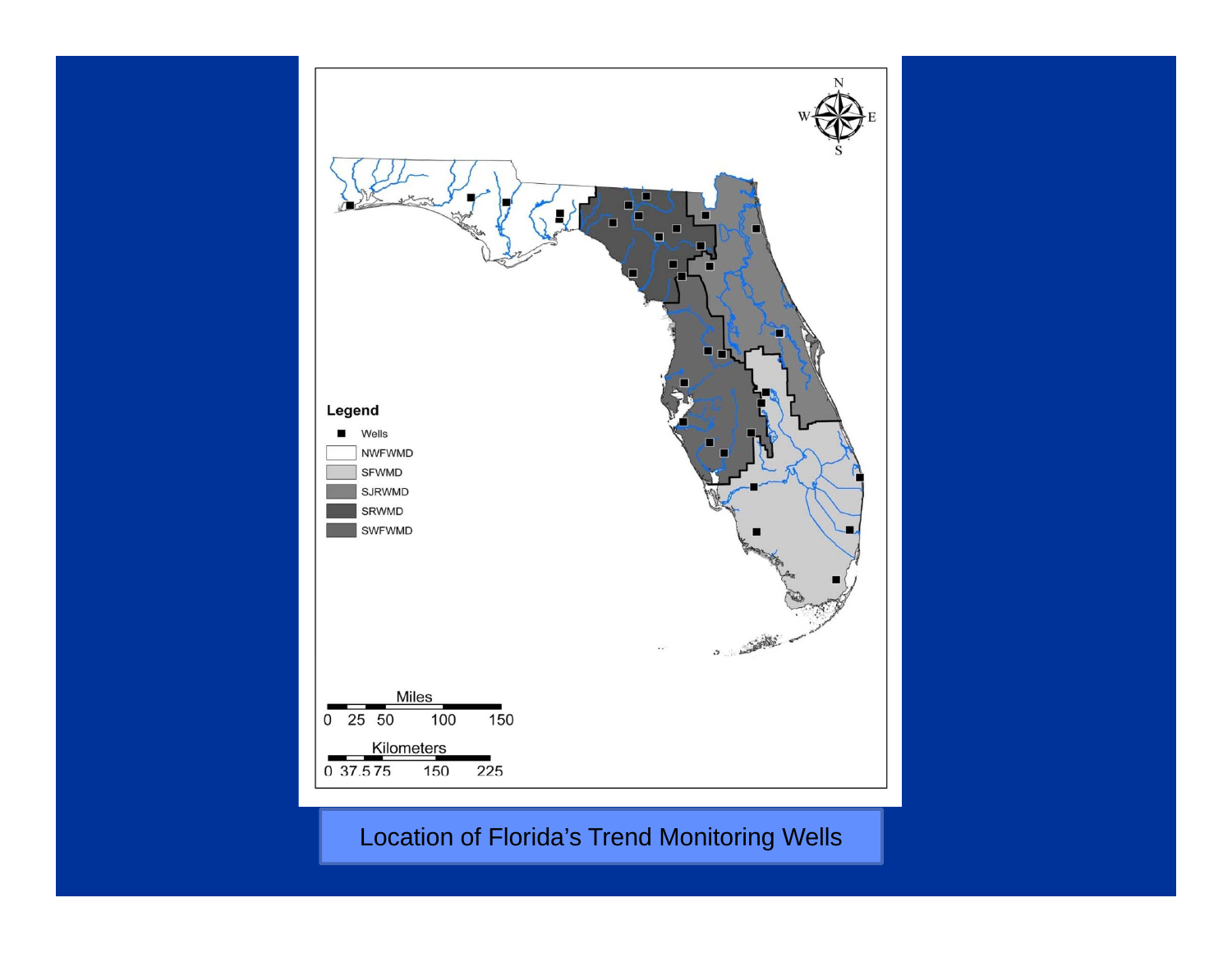# **Trend Monitoring Significant Trends (1991 – 2003)**

• **Severe Drought 1998-2002** 

### **Statewide Trends**

 $\bullet$ 

 $\bullet$ 

| <b>Variable</b>    | <b>Trend Direction</b> | <b>P-Value</b> |
|--------------------|------------------------|----------------|
| <b>Water Level</b> | Down                   | 0.014          |
| Temperature        | Up                     | < 0.001        |
| pH                 | Down                   | < 0.001        |
| Cа                 | Down                   | < 0.001        |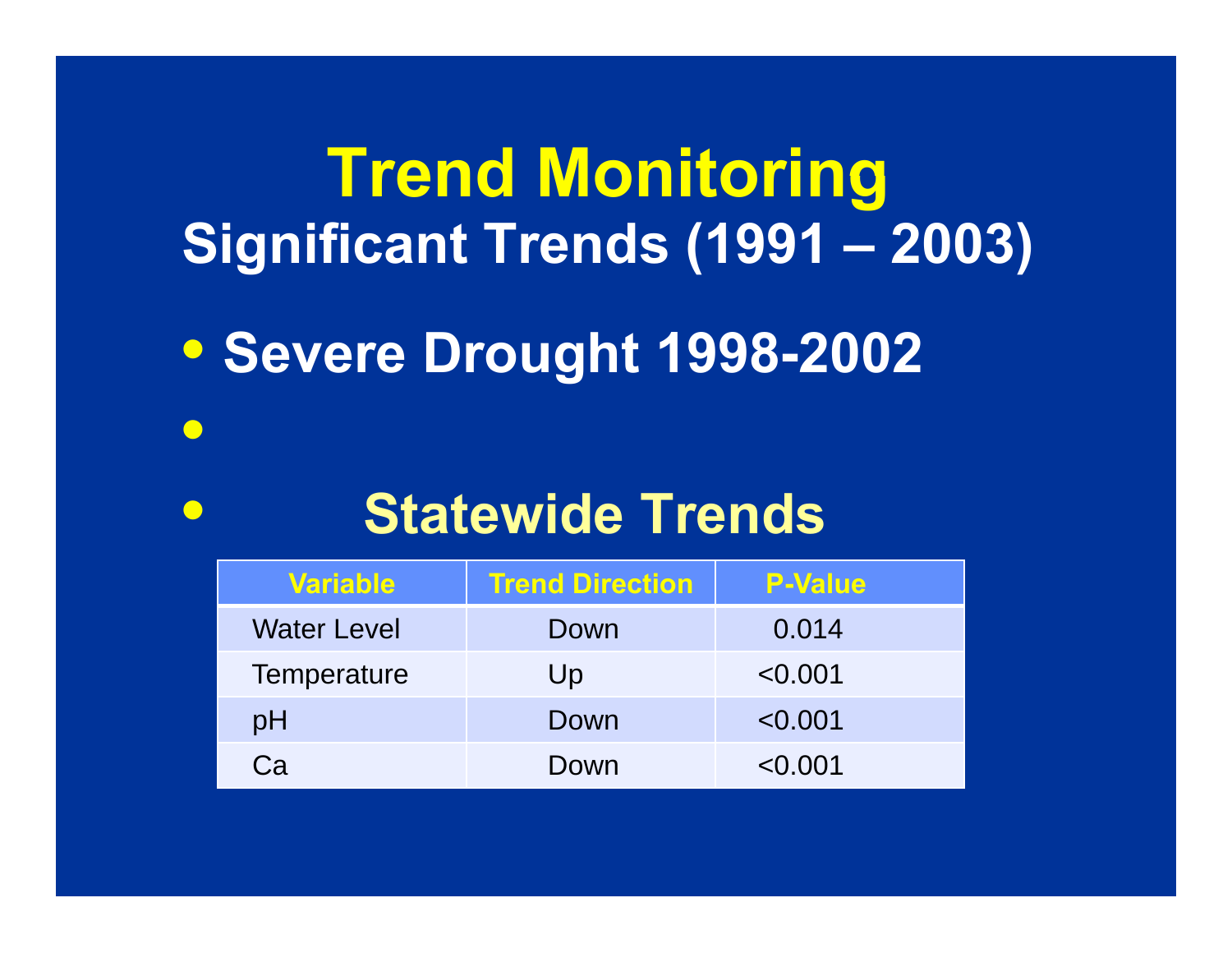#### **Significant Statewide Trends S i (1991 Spr ings –2003)**

 $\bigodot$ 

 $\bigodot$ 

| <b>Variable</b> | <b>Trend Direction</b> | <b>P-Value</b> |
|-----------------|------------------------|----------------|
| <b>Flow</b>     | Down                   | 0.007          |
| Alk             | Up                     | < 0.001        |
| Ca              | Up                     | < 0.001        |
| Cl              | Up                     | < 0.001        |
| F               | Up                     | < 0.001        |
| K               | Up                     | 0.001          |
| Mg              | Up                     | < 0.001        |
| <b>Na</b>       | Up                     | 0.007          |
| <b>SC</b>       | Up                     | < 0.001        |
| Sr              | Up                     | < 0.001        |
| SO <sub>4</sub> | Up                     | < 0.001        |
| <b>TDS</b>      | <b>UP</b>              | < 0.001        |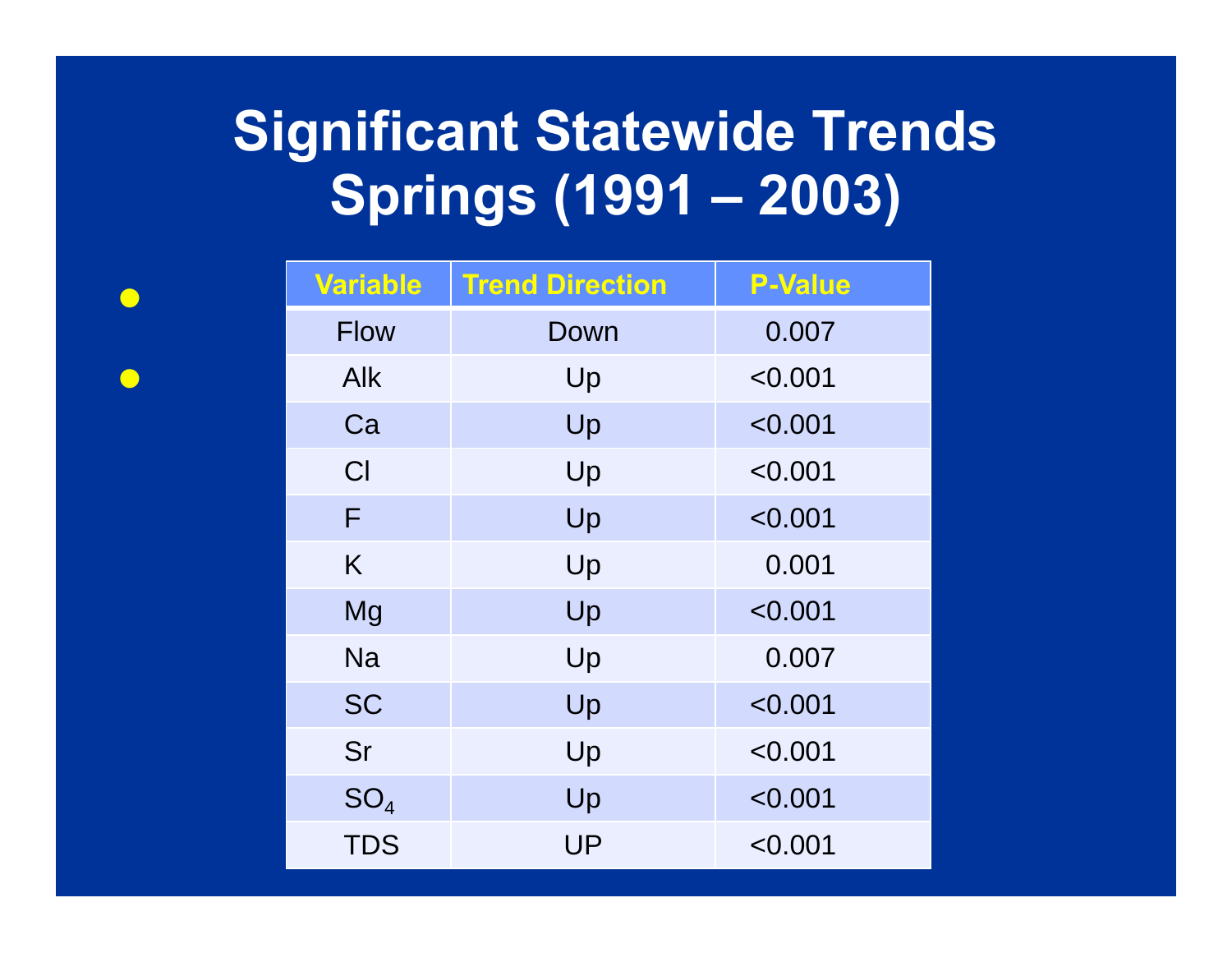#### **Example - Trend Monitoring (Check and seasonality)**

• **Florida Checked for seasonality 26 variables** • **Period of record: 1991-2003**

• **Results are given for two:** • **Temperature (Temp)** • **S ifi C d t ( Specific Conductance (SC)**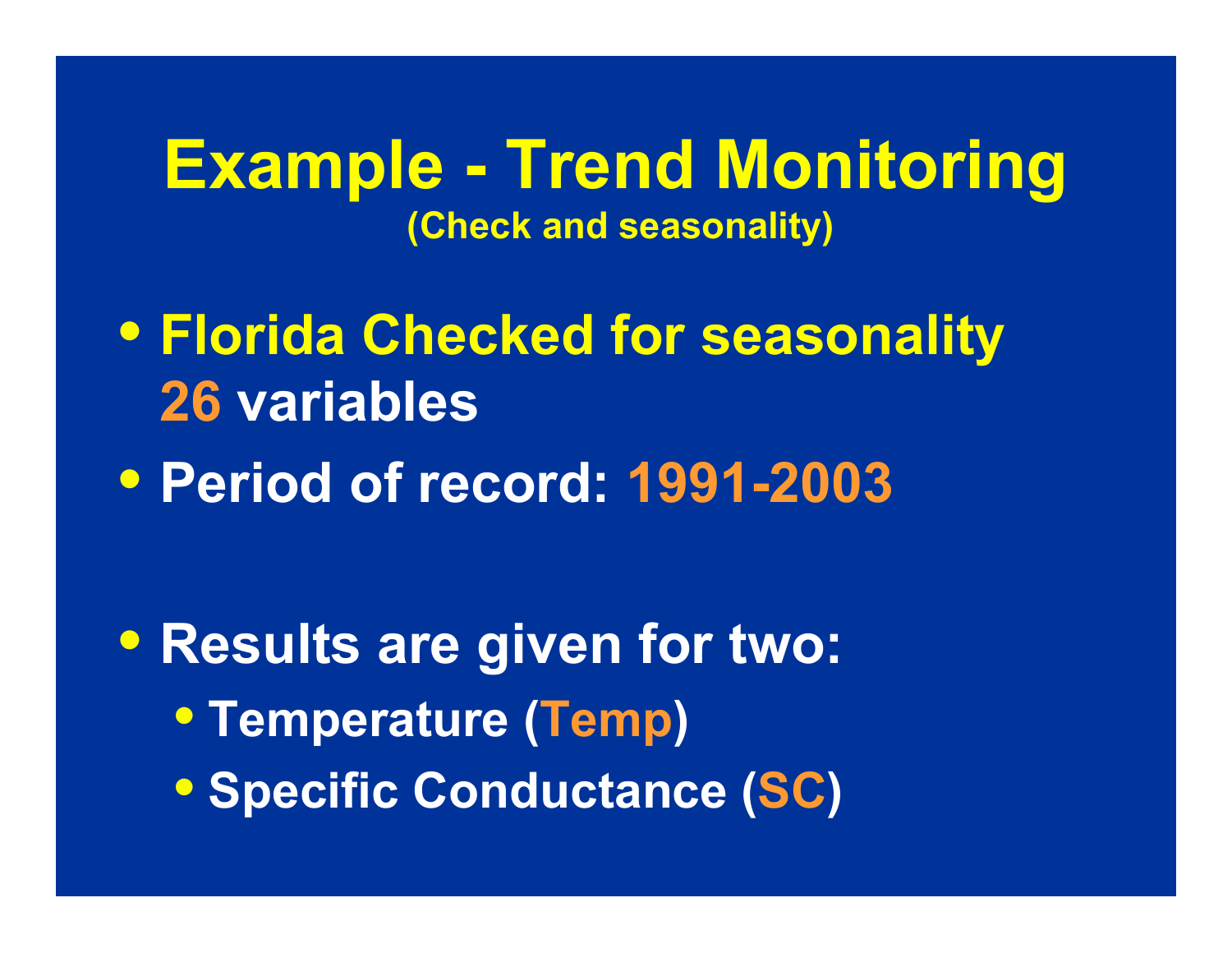**Seasonality for Temp in Well 2465 inWell**

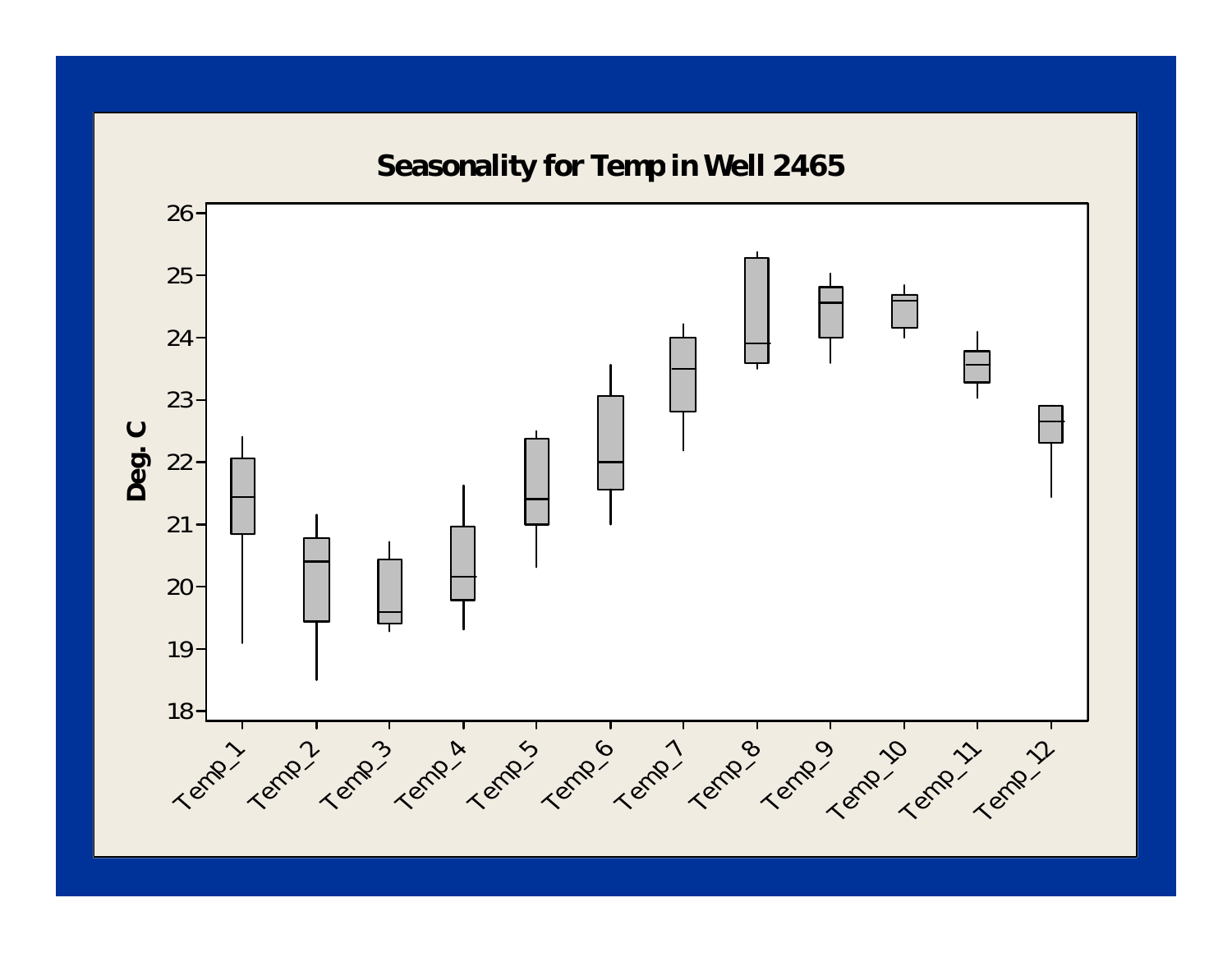Field SC - No Seasonality Well 1087

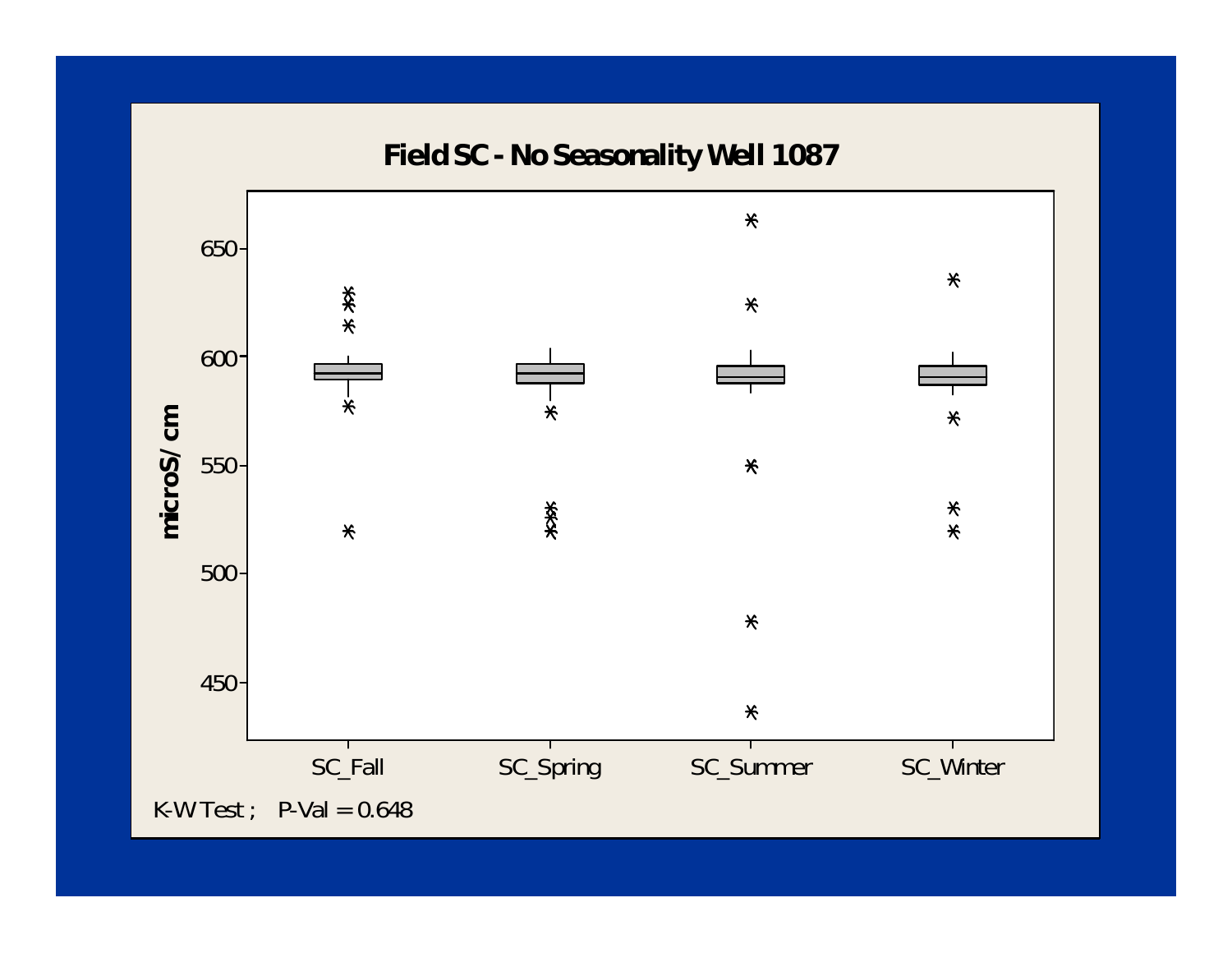**Of Interest Seasonality in FL GW**  • **Scales - Monthly and Quarterly**

• Variable • **Temperature Often** • **Alkalinity Moderate**  • **All others Rare** 

**Frequency**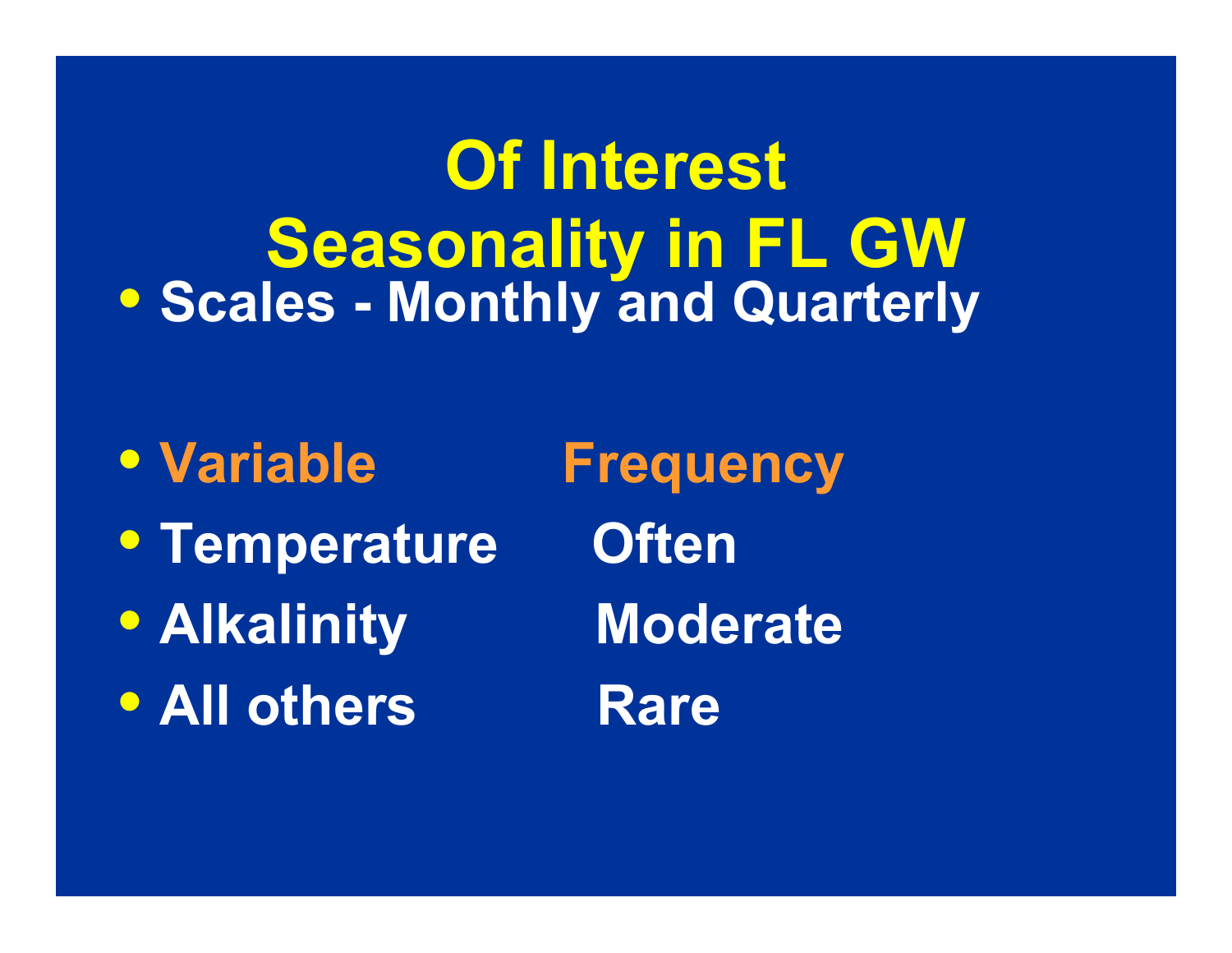## **Example: Control - Impact**

- $\bigodot$  **NO3 in GW**
	- •**Surficial Aquifer System**

• **"Citrus Ridge Citrus Ridge" VISA (Targeted Targeted)** • **FL's Background Net. (Unstressed)**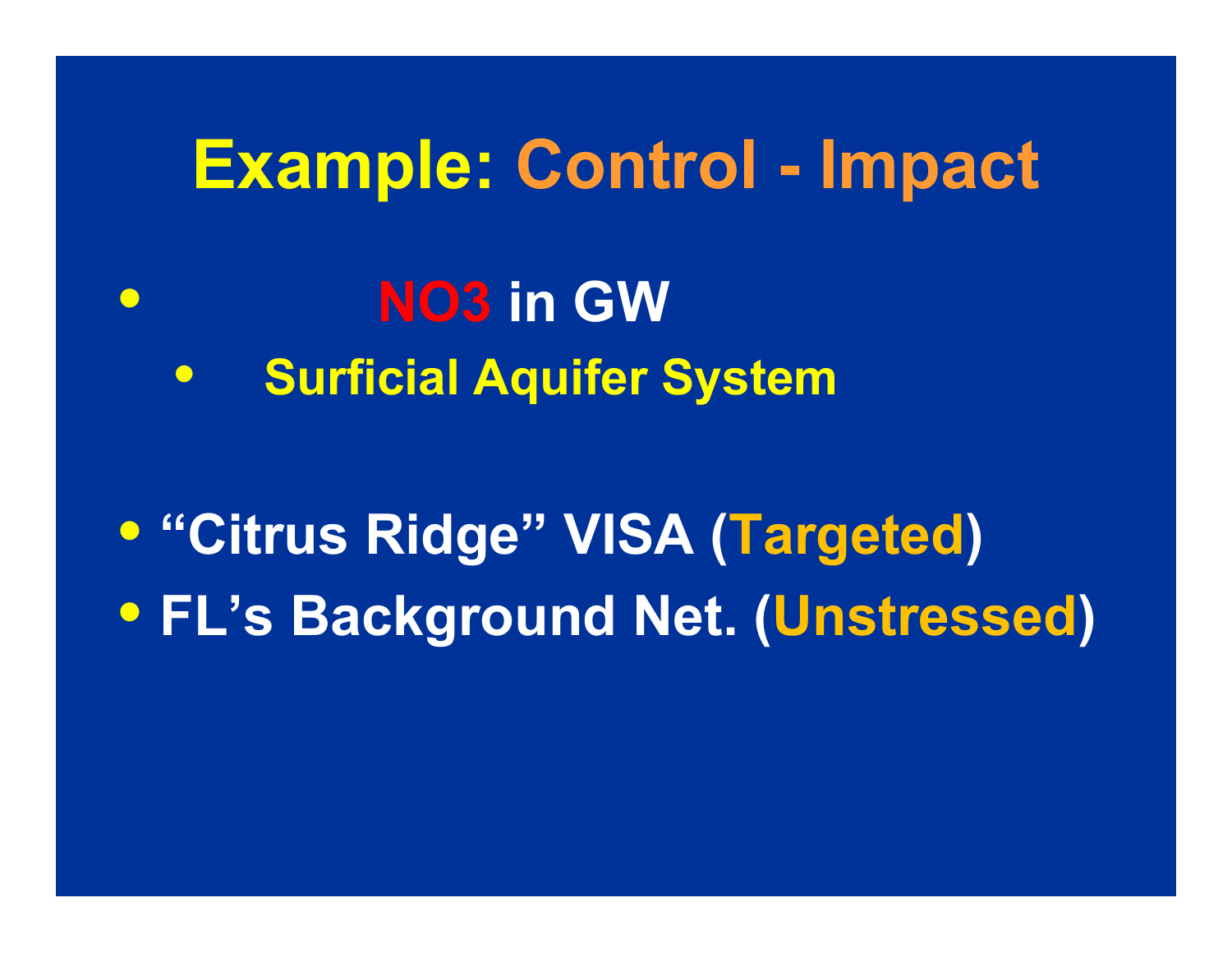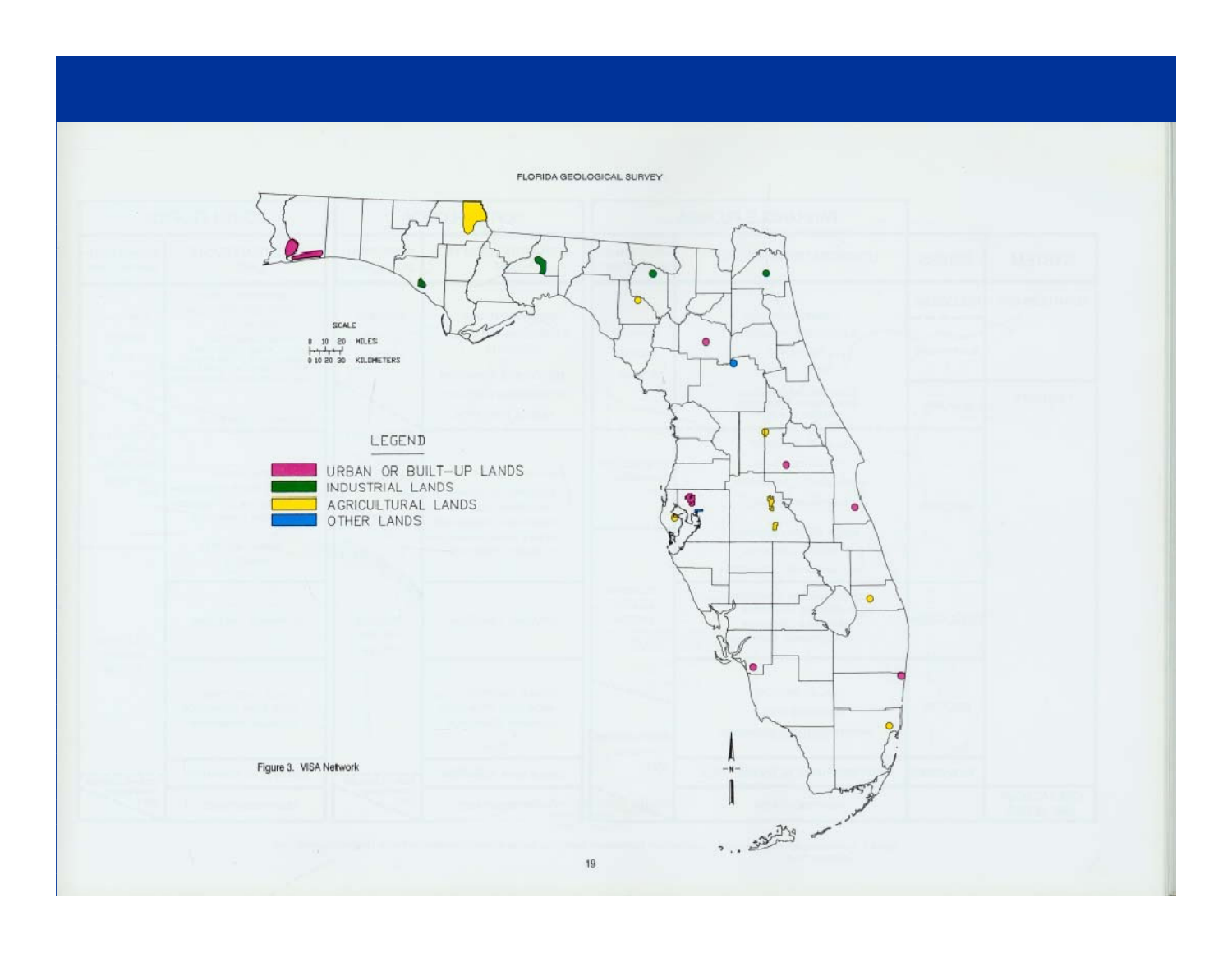# **Results**

#### · NO3 in GW - "Citrus Ridge" VISA 1996  $\bullet$

|             | ∣ # Wells ∣ | <b>Med</b><br>(mg/L) | <b>P-Val</b> | <b>Conclusion</b>     |
|-------------|-------------|----------------------|--------------|-----------------------|
| Unstressed  | 13          | 0.08                 |              |                       |
| <b>VISA</b> | 15          | 17.00                | $\leq 0.001$ | <b>NISA&gt;BkGrnd</b> |